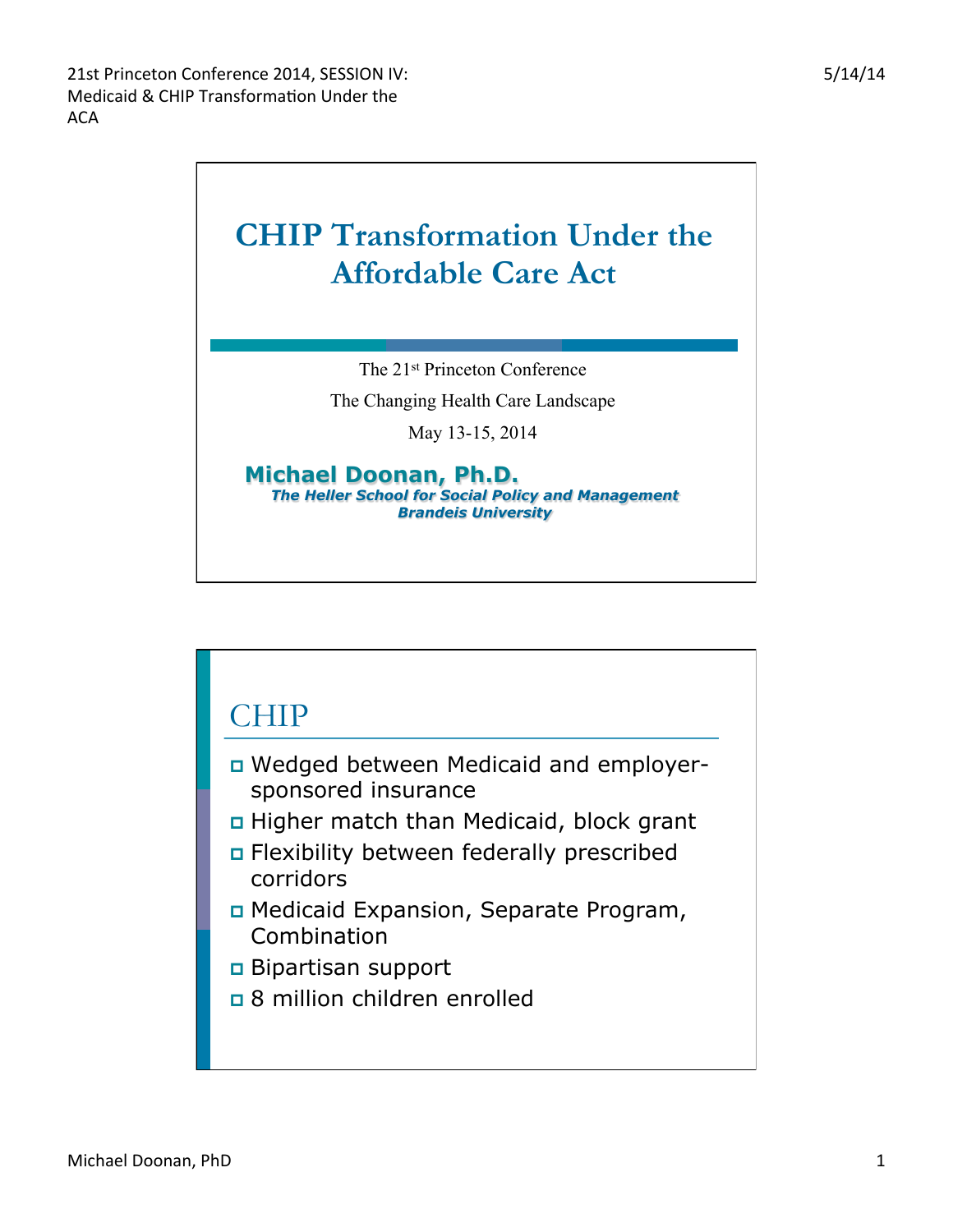21st Princeton Conference 2014, SESSION IV: Medicaid & CHIP Transformation Under the ACA 



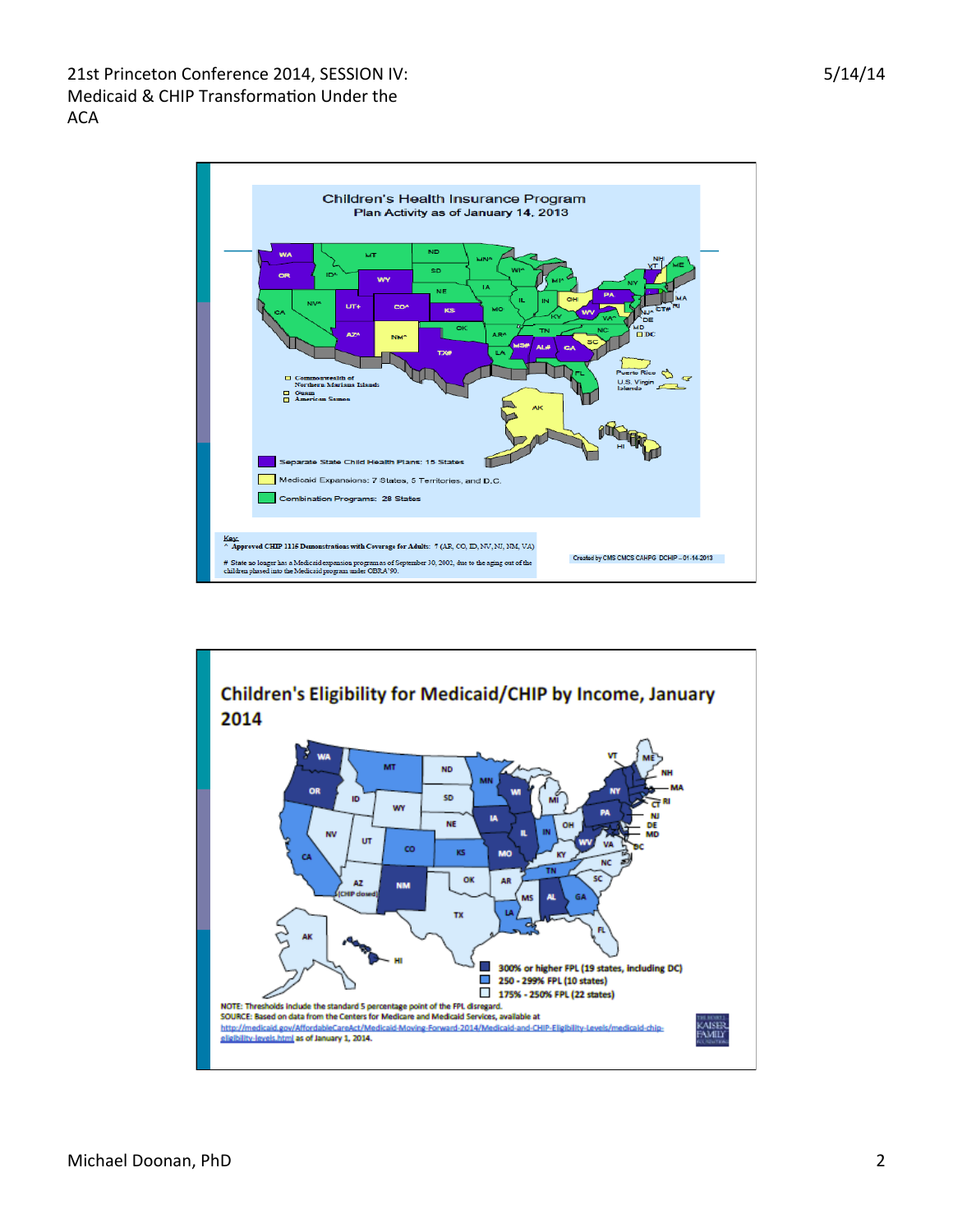21st Princeton Conference 2014, SESSION IV: Medicaid & CHIP Transformation Under the ACA 



## CHIP and ACA p Now CHIP is between Medicaid, QHPs, and ESI p Up for reauthorization in 2015 p Shifts children under 138 percent FPL to Medicaid in 2014 p Maintenance of eligibility (MOE) required through 2019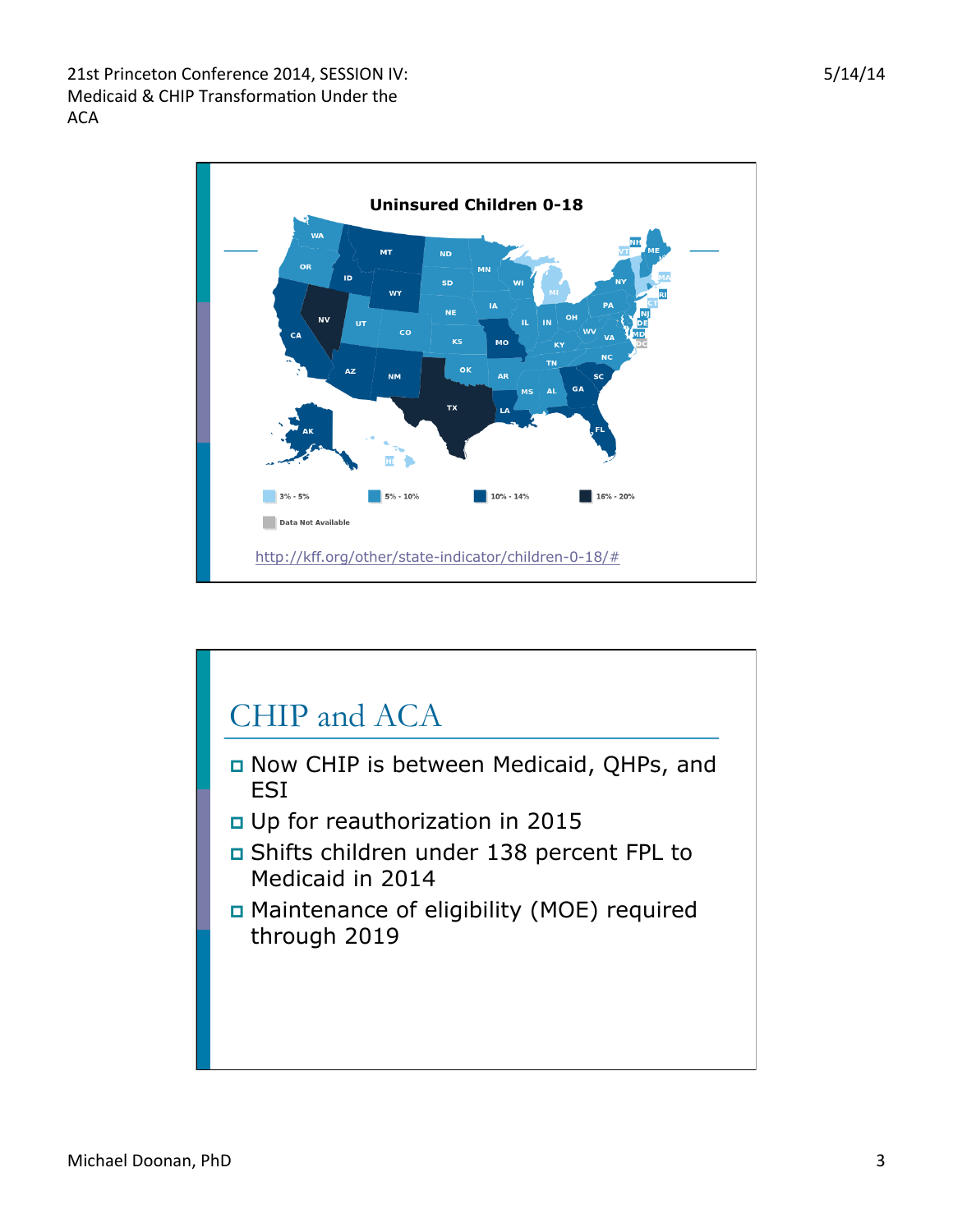

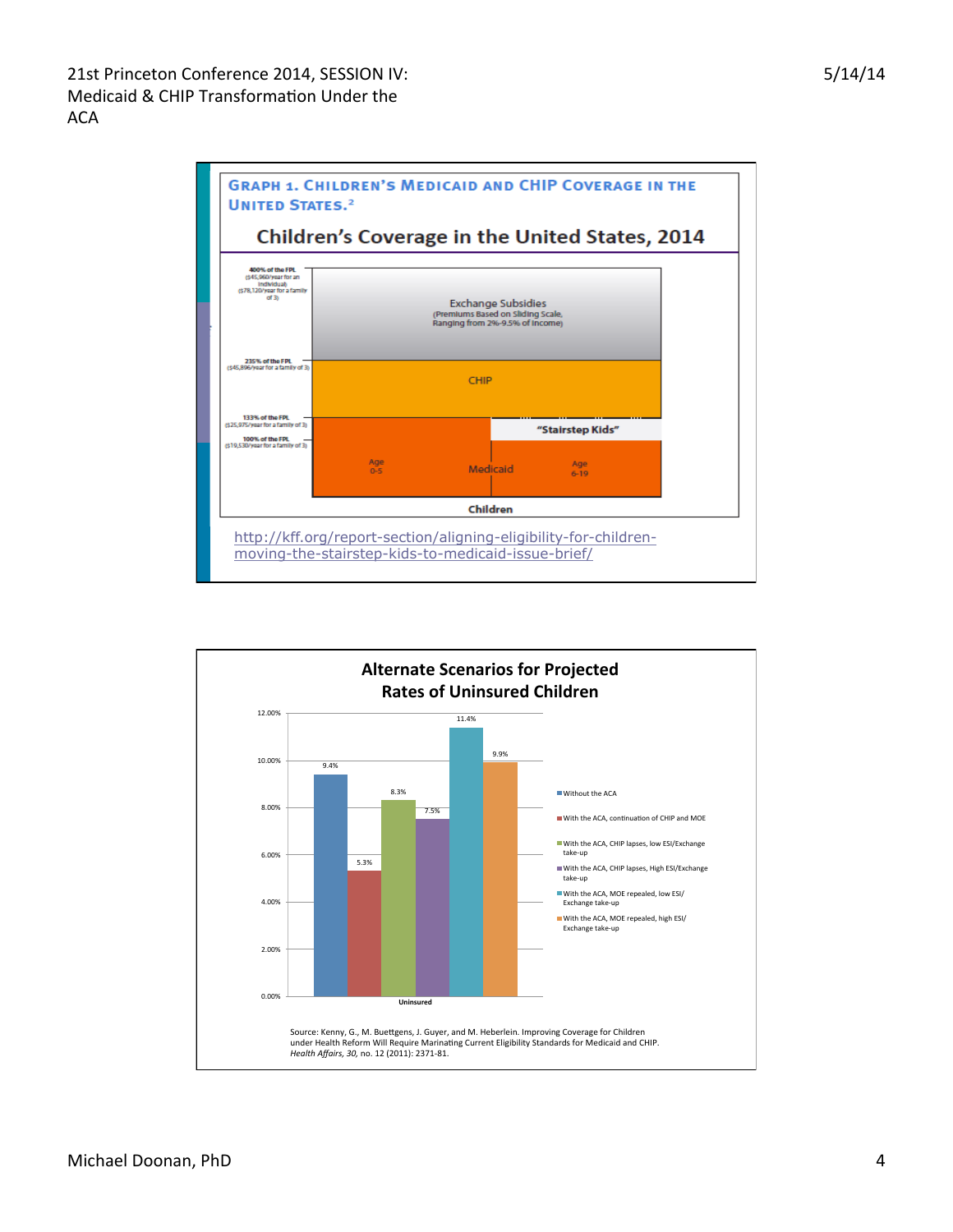

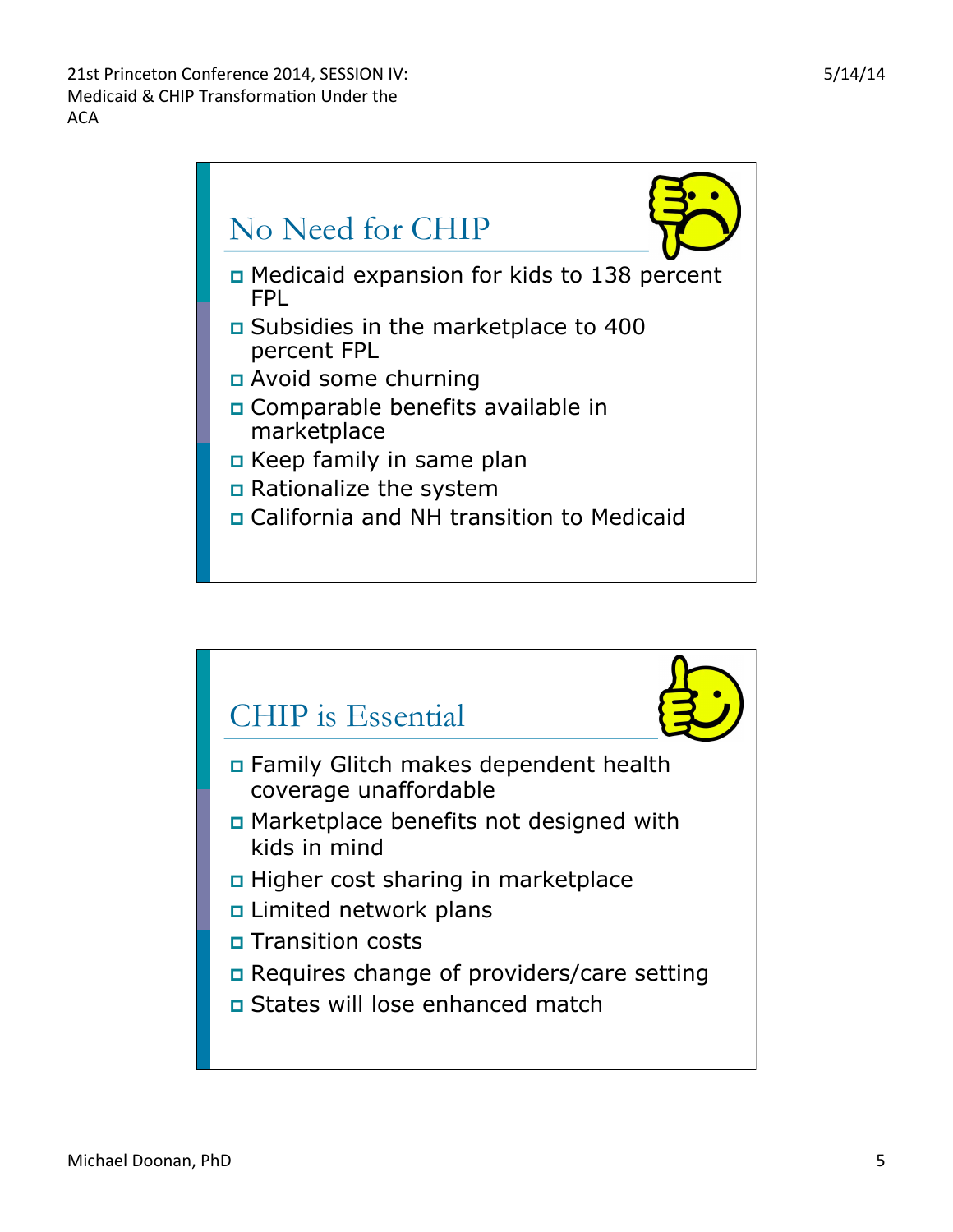

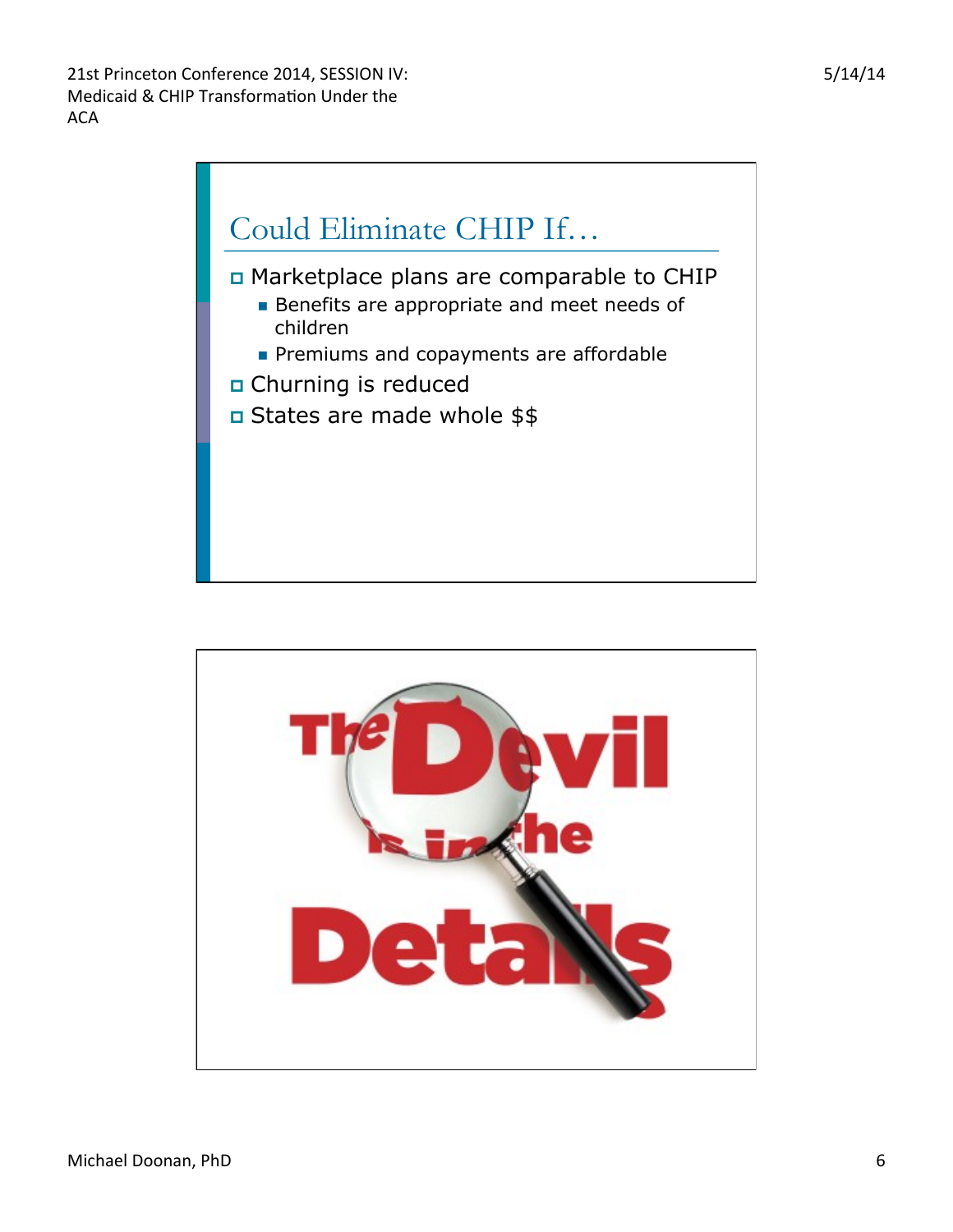

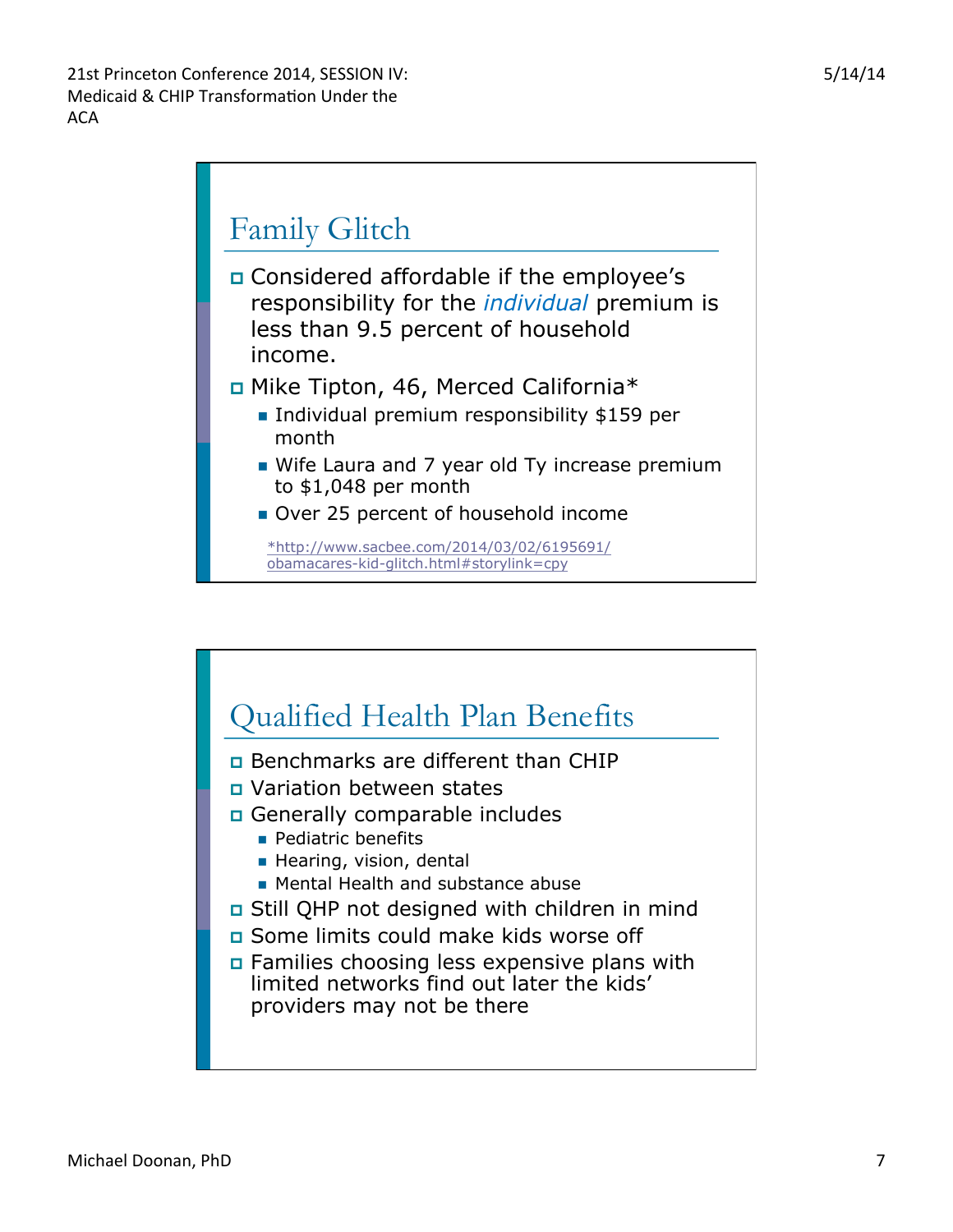## CHIP Cost Sharing

- p CHIP Medicaid expansion: de minimis
- p Separate program: 5 percent cap on total out of pocket costs including premiums
	- 20 states are below the 5 percent cap.
- p CHIP does well on affordability
- **D** For more details see: Cardwell et al. (May 2014) "Benefits and Cost sharing in separate Chip Programs." National Academy for State Health Policy and Georgetown University Center for Children and Families

http://www.nashp.org/publication/benefits-and-cost-sharing-separate-chipprograms

## Marketplace Premium Subsidies

| Income                | <b>Expected contribution</b>                                     |
|-----------------------|------------------------------------------------------------------|
| Up to 133% of FPL     | 2% of your income                                                |
| 133-150% of FPL       | 3-4% of your income                                              |
| 150-200% of FPL       | 4-6.3% of your income                                            |
| 200-250% of FPL       | $6.3 - 8.05\%$ of your income                                    |
| 250-300% of FPL       | 8.05-9.5% of your income                                         |
| 300-400% of FPI       | 9.5% of your income                                              |
|                       |                                                                  |
| an-obamacare-subsidy/ | http://www.healthinsurance.org/blog/2013/07/23/will-you-receive- |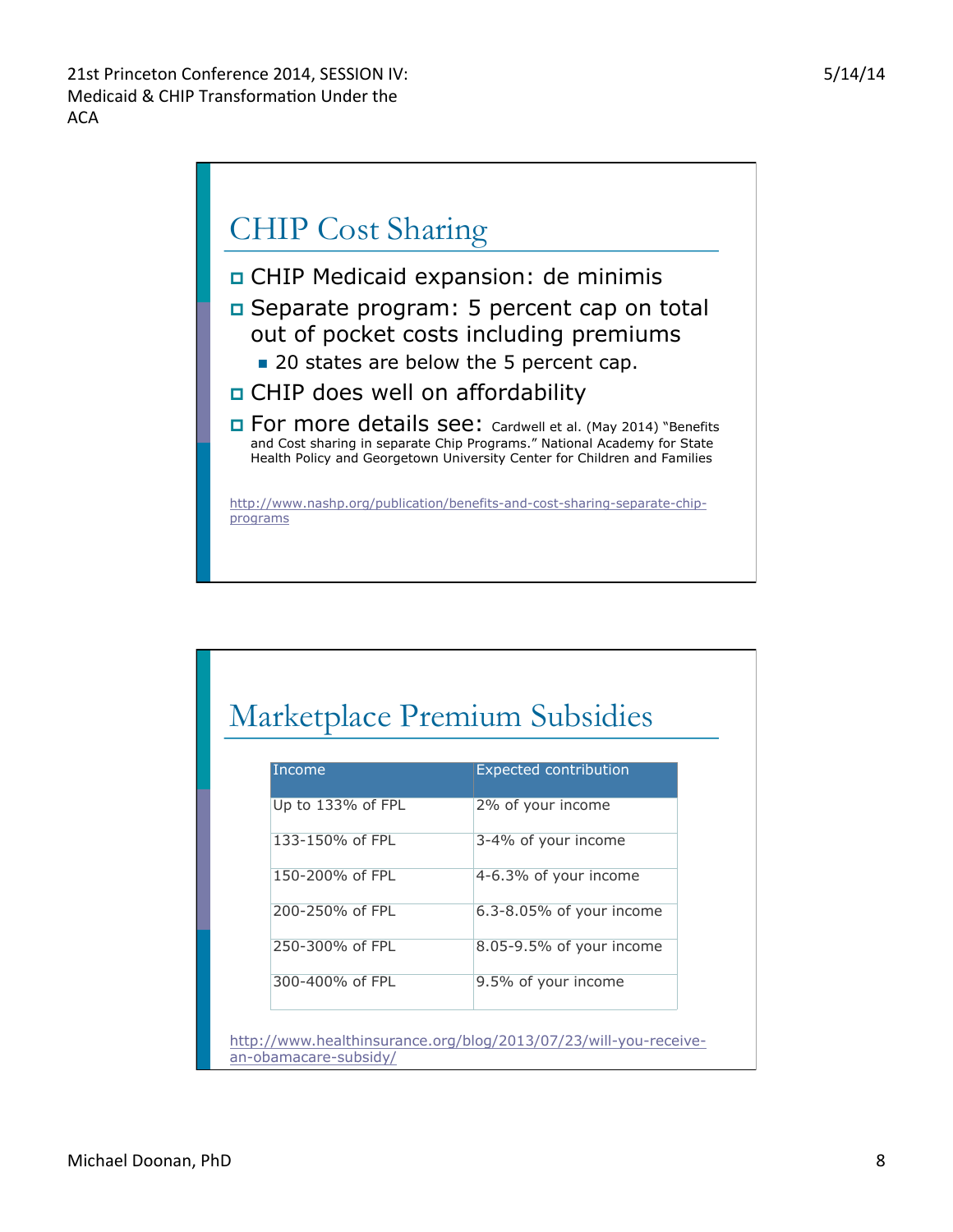| Out-of-Pocket Caps Single Out-of- | <b>Pocket Cap</b> | Family Out-of-<br><b>Pocket Cap</b> |  |  |  |  |
|-----------------------------------|-------------------|-------------------------------------|--|--|--|--|
| 100 -200% of FPL                  | \$2,250           | \$4,500                             |  |  |  |  |
| 200-250% of FPL                   | \$5,200           | \$10,400                            |  |  |  |  |
| 100-250% of FPL<br>(Unsubsidized) | \$6,350           | \$12,700                            |  |  |  |  |

| Family Income | Actuarially Value Adjustment<br>for enrollee |
|---------------|----------------------------------------------|
| 100% FPL      | 94%                                          |
|               |                                              |
| 250% FPL      | 73%                                          |
| Silver Plan   | 70 percent<br>(no adjustment)                |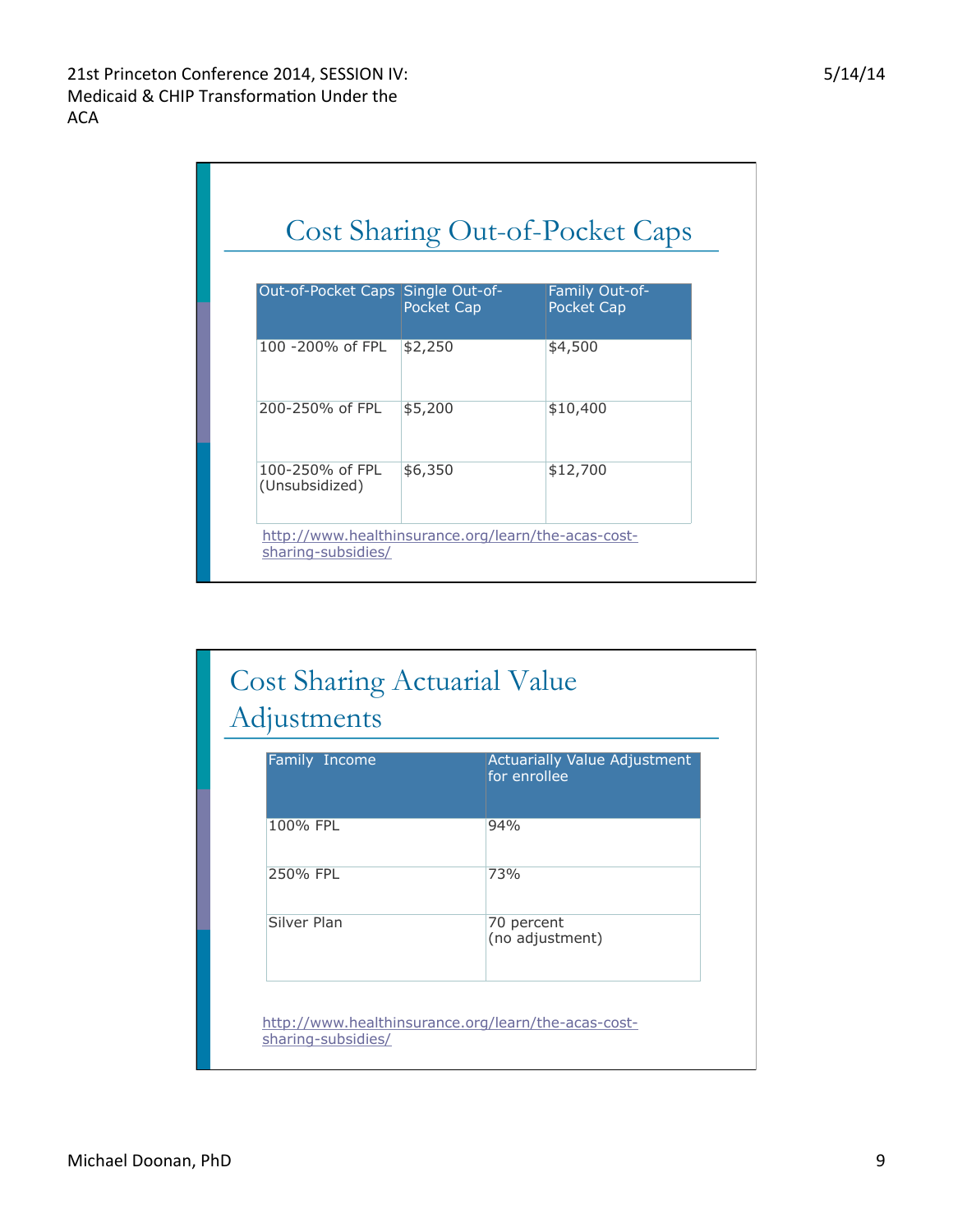| California Silver Plan |                   |                                  |                             |  |  |  |
|------------------------|-------------------|----------------------------------|-----------------------------|--|--|--|
| Income                 | <b>Deductible</b> | Copayment<br><b>Office Visit</b> | Out-of-pocket<br><b>Max</b> |  |  |  |
| Unsubsidized           | \$2,000           | \$45                             | \$6,400                     |  |  |  |
| 150-200% FPL           | \$500             | \$15                             | \$2,250                     |  |  |  |
| <b>Difference</b>      | \$1,500           | \$30                             | \$4,150                     |  |  |  |